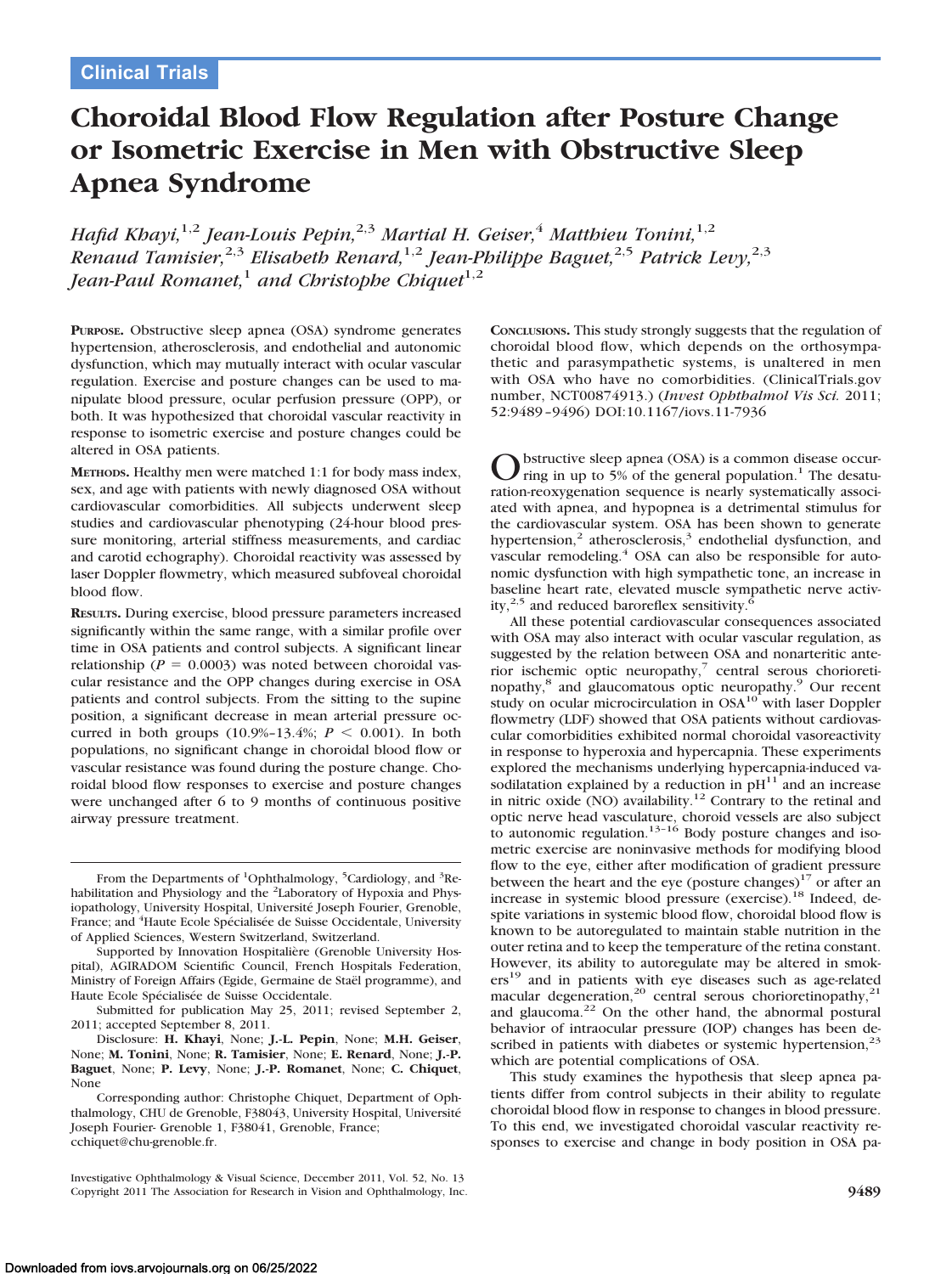tients without associated comorbidities and in matched healthy control subjects. This investigation was also carried out after continuous positive airway pressure (nCPAP), which may improve vascular reactivity in OSA patients.<sup>24</sup>

## **MATERIALS AND METHODS**

#### **Study Population**

**OSA Patients.** Twenty-one patients with newly diagnosed OSA and no associated comorbidities were included in this prospective study. Fourteen patients participated in the isometric exercise experiment and 15 in the posture experiment. The study was conducted in accordance with the Declaration of Helsinki for research involving human subjects and adhered to Good Clinical Practice guidelines. Informed consent was obtained from the subjects after explanation of the study. The study protocol was approved by the local institutional review board (IRB 6705) and was registered on ClinicalTrials.gov (NCT00874913). This study encompasses data not previously reported but acquired from subjects who completed the protocol previously described.10

Inclusion criteria were presence of OSA, defined by an apneahypopnea index (AHI) greater than 15/hour (number of episodes of partial [hypopnea] or complete [apnea] upper airway obstruction); age 18 to 80 years; and affiliation with the health care system.

Exclusion criteria were ocular disease (including cataract or retinal disease, ametropia greater than 3 diopters, optic neuropathy), diabetes, cardiovascular treatment (vasoconstrictors, vasodilators, beta and alpha agonists or antagonists, NO-derived medication), corticosteroids, theophylline, sildenafil, immunosuppressors, neuroleptics, nonsteroidal anti-inflammatories, estrogen plus progestin treatment, hypnotics (benzodiazepines), and local treatment for ocular hypertension or glaucoma. CPAP compliance was considered acceptable if the device was used for at least 4 hours per night.<sup>25</sup>

**Controls.** Control subjects, matched 1:1 with OSA patients for body mass index (BMI), sex, and age, were assessed by a complete overnight polysomnographic study to rule out OSA and then were included. At the screening visit, each subject underwent a general examination and cardiovascular and neurologic examinations. A blood sample was analyzed to characterize the cardiovascular and metabolic profile (Table 1).

# **Ophthalmic Examination and Intraocular Pressure Measurement**

Each patient had a complete ocular examination (visual acuity, slitlamp examination, IOP, gonioscopy, funduscopy). The eye examination was completed by visual field tests (Humphrey 24-2 and 10-2 SITA standard visual field) and measurements of retinal nerve fiber layer thickness using optical coherence tomography (OCT3; Carl Zeiss, Oberkochen, Germany). Ocular examination results of all OSA patients and control subjects were normal.

## **Polysomnography**

Continuous recordings were taken with electrode positions C3/A2-C4/ A1-Cz/01 of the International 10-20 System of Electrode Placement, eye movements, chin electromyogram, and ECG with modified V2 lead. Sleep was scored manually according to standard criteria.<sup>26</sup> Air flow was measured with nasal pressure associated with the sum of buccal and nasal thermistor signals. Respiratory effort was monitored with abdominal and thoracic bands. An additional indicator of respiratory effort (pulse transit time) was recorded concurrently. Oxygen saturation was measured using a pulse oximeter (Biox-Ohmeda 3700; Ohmeda, Liberty Corner, NJ). Respiratory events were scored in line with clinical research recommendations.<sup>26</sup>

# **Cardiovascular Phenotype of OSA Patients and Control Subjects**

Ambulatory blood pressure monitoring (ABPM) was carried out with a lightweight monitor (Diasys Integra; Novacor SA, Rueil-Malmaison, France) every 15 minutes during daytime and every 30 minutes during nighttime. The following ABPM parameters were studied: mean systolic blood pressure (SBP), diastolic blood pressure (DBP), mean arterial pressure (MAP), and heart rate over 24 hours and throughout the daytime (7 am–10 pm) and nighttime (10 pm–7 am).<sup>27</sup> Hypertension and normal nocturnal dipping were defined as previously reported.<sup>28</sup> Echocardiography, as well as carotid intima-media thickness and stiffness, were assessed as previously described by our group.29

## **Choroidal Blood Flow Measurements**

The LDF instrument used in this study to measure subfoveal choroidal blood flow (ChBF) has been described previously.<sup>30</sup> The blood flow

**TABLE 1.** General Characteristics of OSA Patients and Control Subjects

|                                              | <b>Exercise</b>                   |                                       |                  | Posture                           |                                       |                  |  |
|----------------------------------------------|-----------------------------------|---------------------------------------|------------------|-----------------------------------|---------------------------------------|------------------|--|
|                                              | <b>OSA Patients</b><br>$(n = 14)$ | <b>Healthy Controls</b><br>$(n = 14)$ | $\boldsymbol{P}$ | <b>OSA Patients</b><br>$(n = 15)$ | <b>Healthy Controls</b><br>$(n = 15)$ | $\boldsymbol{P}$ |  |
| Anthropometrics                              |                                   |                                       |                  |                                   |                                       |                  |  |
| Age, y                                       | $49.6 \pm 2.4$                    | $50.5 \pm 2.6$                        | 0.95             | $50.1 \pm 2.6$                    | $50.4 \pm 2.6$                        | 0.67             |  |
| Body mass index, $kg/m2$                     | $26.3 \pm 0.5$                    | $25.2 \pm 0.4$                        | 0.04             | $26.7 \pm 0.5$                    | $25.3 \pm 0.4$                        | 0.09             |  |
| Sleep studies                                |                                   |                                       |                  |                                   |                                       |                  |  |
| AHI, hours of sleep                          | $38.9 \pm 4.2$                    | $4.1 \pm 0.6$                         | < 0.001          | $41.6 \pm 4.2$                    | $4.1 \pm 0.6$                         | < 0.001          |  |
| Mean nocturnal saturation, %                 | $93.9 \pm 0.4$                    | $94.3 \pm 0.3$                        | 0.51             | $93.8 \pm 0.3$                    | $94.3 \pm 0.3$                        | 0.70             |  |
| Time spent at $\text{SaO}_2 \leq 90\%$ , min | $28.8 \pm 9.1$                    | $1.1 \pm 0.6$                         | 0.001            | $19.9 \pm 5.5$                    | $1.1 \pm 0.7$                         | 0.002            |  |
| Cardiovascular phenotype                     |                                   |                                       |                  |                                   |                                       |                  |  |
| Systolic blood pressure, mm Hg               | $123.8 \pm 2.8$                   | $124.9 \pm 1.6$                       | 0.73             | $123.8 \pm 2.5$                   | $125.5 \pm 1.7$                       | 0.47             |  |
| Diastolic blood pressure, mm Hg              | $82.1 \pm 1.7$                    | $79.5 \pm 1.7$                        | 0.16             | $81.2 \pm 0.8$                    | $79.5 \pm 1.7$                        | 0.15             |  |
| Mean blood pressure, mm Hg                   | $95.0 \pm 1.9$                    | $94.6 \pm 1.6$                        | 0.86             | $94.3 \pm 1.2$                    | $94.9 \pm 1.6$                        | 0.04             |  |
| Nocturnal dipping, no. patients (%)          | 7(50)                             | 5(36)                                 | 0.99             | 5(33)                             | 6(40)                                 | 0.48             |  |
| Arterial stiffness, m/s                      | $9.8 \pm 0.5$                     | $9.1 \pm 0.6$                         | 0.49             | $9.8 \pm 0.5$                     | $8.7 \pm 0.5$                         | 0.24             |  |
| IMT right carotid, $\mu$ m                   | $0.65 \pm 0.04$                   | $0.58 \pm 0.02$                       | 0.44             | $0.67 \pm 0.04$                   | $0.57 \pm 0.02$                       | 0.17             |  |
| IMT left carotid, $\mu$ m                    | $0.64 \pm 0.04$                   | $0.63 \pm 0.03$                       | 0.65             | $0.67 \pm 0.04$                   | $0.62 \pm 0.03$                       | 0.71             |  |
| Carotid plaque, no. patients (%)             | 2(14)                             | $\theta$                              |                  | 3(20)                             | $\Omega$                              |                  |  |
| Left ventricular ejection fraction, %        | $67.4 \pm 1.1$                    | $67.0 \pm 1.2$                        | 0.97             | $68.3 \pm 1.1$                    | $67.0 \pm 1.6$                        | 0.77             |  |
| Dyslipidemia, no. patients (%)               | 1(7)                              | 1(7)                                  | 0.99             | 2(13)                             | 2(13)                                 | 0.99             |  |

IMT, intima-media thickness.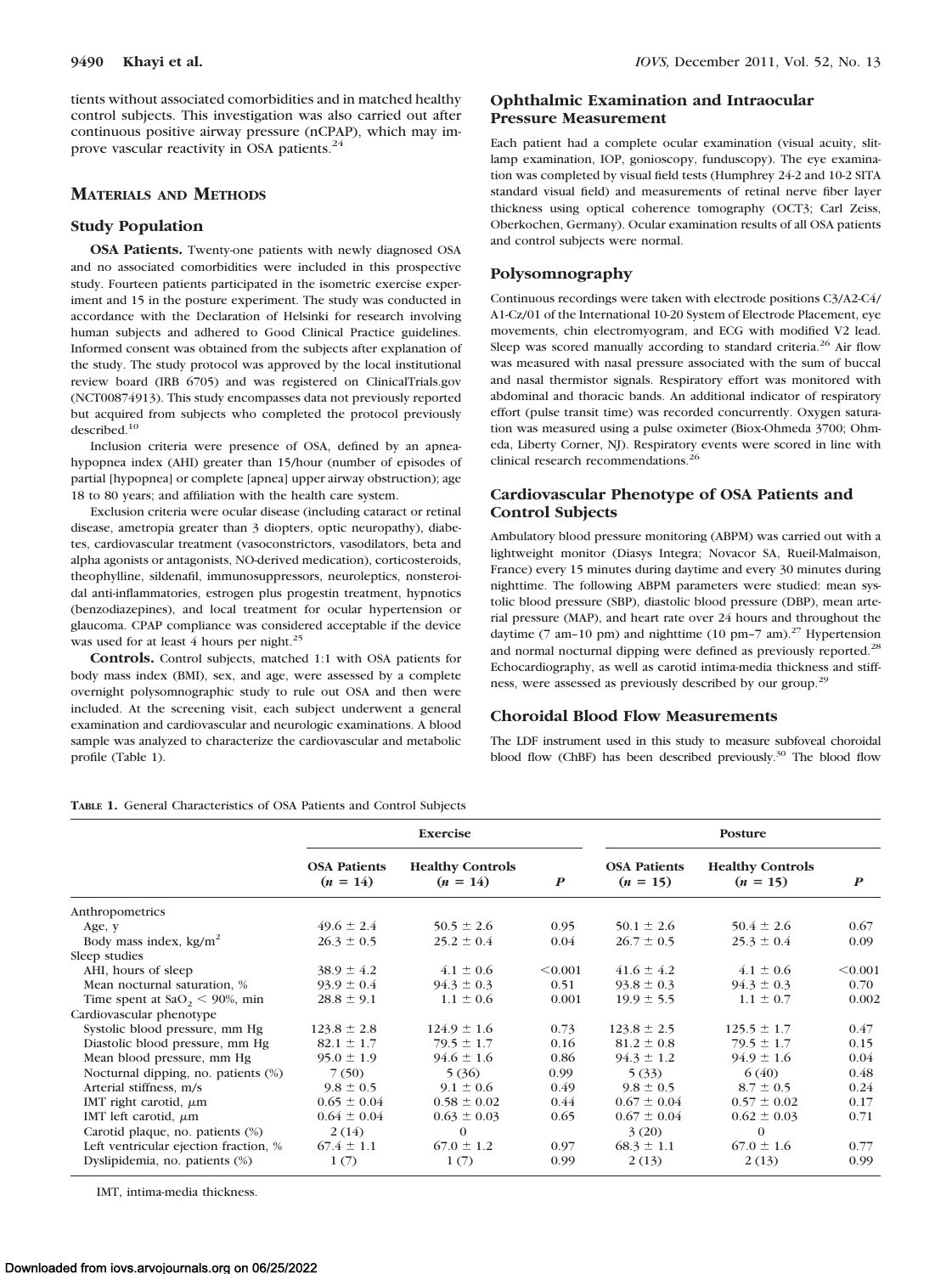measurement is obtained from the choriocapillaris layer behind the fovea, the superficial layer of the choroid with a dense network of capillaries. The instrument uses a coherent near-infrared probing beam (785 nm, 90  $\mu$ W at the cornea) that conforms to the American National Standards Institute standard Z 136.1 for laser safety. The beam is focused at the fovea, and the subject is asked to look directly at the beam. Light backscattered by the tissue in the sampled volume is collected by a bundle of optic fibers and guided to an avalanche photodiode. The output photocurrent is sampled at a frequency of 240 kHz with a 16-byte resolution and processed with graphical programming software (LabVIEW; National Instruments, Austin, TX) to ascertain the ChBF parameters in real time at a rate of 17 Hz using an algorithm based on photon diffusion and probabilistic theory. These parameters are choroidal velocity (ChBVel [kHz]), choroidal volume (ChBVol, in arbitrary units [AU]), and relative flow (ChBF = ChBVel  $\times$  ChBVol [AU]) of the red blood cells within the sampled tissue region. The software automatically rejects signals for which the light intensity (direct current [DC]) is not within  $\pm 10\%$  of its most frequent value or the volume is suddenly too large because of microsaccades, for example. Care was taken to keep the DC signal as constant as possible during recording. Two or more continuous 30-second recordings of the choroidal LDF parameters were obtained for each measurement, and a minimum 12-second valid measurement in each eye was analyzed.

#### **Study Protocol**

Patients were asked to abstain from alcohol and caffeine for at least 12 hours before the trial. LDF was systematically performed on the right eye. Systolic and diastolic blood pressure measurements were obtained (Dinamap; Critikon, Tampa, FL) during LDF measurements. The IOP of the fellow eye was then immediately measured using a tonometer (Tonopen XL; Reichert Technologies, Depew, NY). Mean ocular perfusion pressure (OPP) was calculated according to the following formula<sup>31</sup>: OPP<sub>sitting position</sub> =  $(0.74 \times \text{MAP})$  - IOP and OPP<sub>supine position</sub> =  $(0.84 \times \text{MAP})$  – IOP, in which MAP was calculated as: MAP = DBP +  $1/3(SBP - DBP)$ .

The study was conducted after a randomized, double-blind, threeway crossover design. Two types of experiment were conducted: isometric exercise consisting in squatting (for 2 minutes) and a change in body posture from the sitting to the supine position (for 10 minutes; Fig. 1). These experiments took place on a different day than the gas experiments reported in another paper.<sup>10</sup> Scheduled resting periods for each subject were at least 20 minutes in a sitting position before the study and 30 minutes between each experimental period. Stable baseline conditions were established, ensured by repeated measurement of blood pressure. Three LDF recordings lasting 30 seconds each were made at baseline and at the end of the recovery period (Figs. 1A, 1B). During squatting, one 30-second LDF recording was made after 1 and 2 minutes of exercise. For the posture change experiment, three 30-second LDF recordings were made for 5 and 10 minutes in the supine position (Fig. 1). During the supine position, LDF measurements were taken with the laser Doppler flowmeter mounted on a swivel arm, keeping a stable ocular-tocornea distance. When several measurements were obtained at one time,

only one LDF recording was chosen according to the DC stability over the whole experiment  $(\pm 10\%)$ .

Similar experiments were conducted for the OSA group of patients after 6 to 9 months of nCPAP treatment. Six of 14 patients and 9 of 15 patients were included for this analysis during the exercise and posture change experiments, respectively. Others were excluded because of CPAP not being indicated ( $n = 2$ ), noncompliance with CPAP ( $n = 1$ ), or refusal to participate in the second part of the study  $(n = 5)$ .

#### **Statistical Analysis**

Data are presented as mean  $\pm$  SEM. Normalized data during the experiment were calculated according to baseline data. Data analysis was conducted with statistical analysis and graphics software (NCSS 97 [NCSS, Kaysville, UT]; SAS 9.1.3 [SAS Institute, Cary, NC]). Normality was assessed using skewness and kurtosis tests. To check the ANOVA assumptions, variance equality was also tested using the Modified Levene Equal Variance Test. The changes within each group were analyzed by a one-way repeated ANOVA measure (repeated measure factor was time). Paired *t*-tests were then used for post hoc analysis. The *P* value was modified using Bonferroni correction. The corrected *P* value for post hoc analysis was 0.008. A repeated-model ANOVA was also used with two repeated factors, the factor group (first model: OSA versus healthy; second model: before versus after CPAP) and the factor time. We analyzed group and time effects as well as group-time interaction. The two groups were also compared at baseline for general parameters (Table 1; paired *t*-test or Wilcoxon test according the normality for quantitative data, McNemar test for qualitative data). The relationships between OPP and blood flow and OPP and vascular resistance were studied using the generalized estimating equation.

Sensitivity (the minimum statistically significant change in LDF parameters (*S*) that could be detected) was calculated using the formula<sup>18</sup>  $S = (t \times SD)/(\sqrt{n} \times P_{mean}) \times 100$ , where  $P_{mean}$  is the mean value of all measurements, *SD* is the SD of the difference between the paired measurement for all subjects, and *t* is the two-tailed value of the *t* distribution at a 0.05 significance level for the  $n - 1$  degrees of freedom. In the present experiment, sensitivity for ChBF in OSA patients and control subjects was 9% and 7%, respectively.

As described previously,  $32$  when using LDF to detect a 15% difference in flow with 80% power by means of a paired test, seven subjects are needed to evaluate changes within one session.

For the exercise experiment, to define the pressure-flow relationship, OPP data were divided into five groups of eight values. The mean values from these groups were used to determine the OPP at which the ChBF significantly deviated from baseline.

## **RESULTS**

### **Patient and Control Subject Characteristics**

The control subjects' and patients' characteristics are summarized in Table 1. As a whole group, OSA patients were middleaged, lean, and otherwise healthy except for OSA with a



**FIGURE 1.** Study protocol. ChBF parameters, IOP, and systemic blood pressure were measured at baseline, after 1 and 2 minutes of isometric exercise (squatting) or 5 and 10 minutes in the supine position, and after 10 minutes of recovery.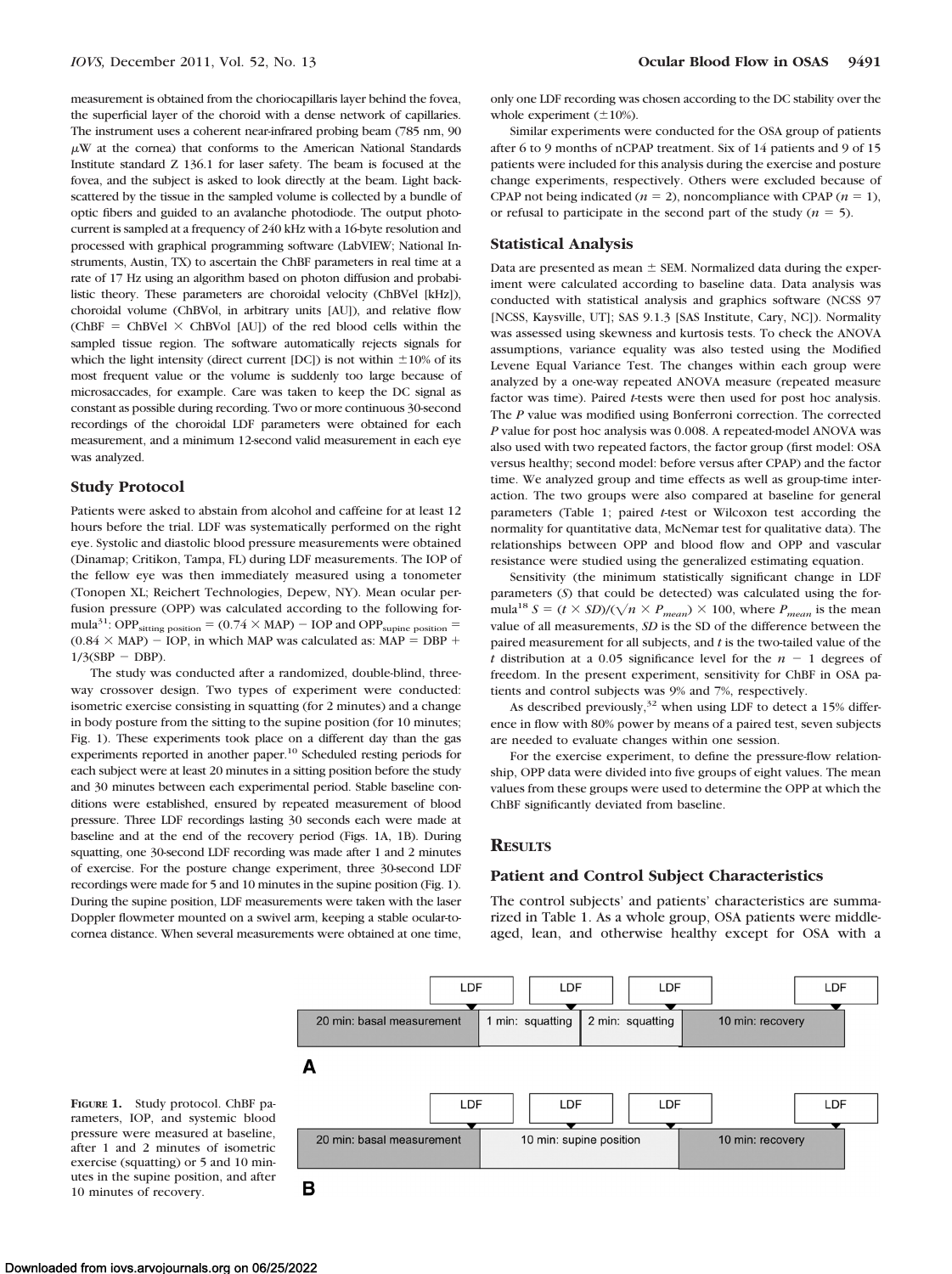limited amount of oxygen desaturation at night. As cardiovascular consequences, OSA patients exhibited at most subclinical lesions of the cardiovascular system, stage 1 hypertension, or both. No patient had diabetes mellitus. The OSA group consisted of 14 patients assessed for exercise and 15 patients for posture. In both groups, BMI was within the normal range, with a statistically but not clinically significant difference between control subjects and OSA patients.

#### **Exercise Experiment**

At baseline, MAP and OPP were similar in both groups ( $n = 14$ ) OSA patients,  $n = 14$  control subjects), whereas IOP was higher in the healthy group (13.6  $\pm$  0.6 mm Hg in OSA patients;  $16.2 \pm 0.8$  mm Hg in control subjects;  $P = 0.02$ ) but within the normal range. MAP increased during exercise: 27% and 33% at 1 and 2 minutes in OSA patients  $(P < 0.001$  from baseline) and 23% and 35% in control subjects ( $P \le 0.001$  from baseline), respectively. MAP variations were similar in both groups ( $P =$ 0.27). A significant increase of approximately 25% to 30% in both SBP and DBP occurred during exercise within a similar range in both groups. There was no significant difference between groups for SBP ( $P = 0.16$ ) or DBP ( $P = 0.57$ ). OPP increased during exercise:  $33\%$  and  $41\%$  at 1 and 2 minutes in OSA patients ( $P =$ 0.004 from baseline) and 28% and 45% at 1 and 2 minutes in control subjects ( $P < 0.001$  from baseline), respectively (no difference between groups;  $P = 0.32$ ).

The relationship between the OPP and ChBF during the squatting period is shown in Figures 2A and 2B. No statistical correlation was found between ChBF and OPP ( $P = 0.28$ ) in OSA and control subjects. A significant linear relationship was noted between vascular resistance (R) and the OPP changes (OSA subjects,  $R = 0.83 \times$  OPP  $+ 8.50$ ; control subjects,  $R =$  $0.67 \times$  OPP + 20.77) during exercise (*P* = 0.0003), with a similar slope in OSA and control subjects ( $P = 0.3$ ). There was no statistical interaction ( $P = 0.82$ ) of the relation between OPP and ChBF and the group (OSA or healthy).

#### **Posture Change Experiment**

OSA patients ( $n = 15$ ) differed from control subjects ( $n = 15$ ) in that they had a lower mean IOP ( $P = 0.003$ ; Table 2). In OSA patients and control subjects, a significant decrease  $(P \le 0.001)$  in MAP (Fig. 3) was noted at 5 minutes (respectively, 10.3%, and 10.3%) and 10 minutes (respectively, 10.9%, and 13.4%) during the supine position. There was no significant difference between groups ( $P = 0.82$ ). In both populations, MAP regained baseline values at the end of the experiment. A significant increase in IOP was noted in the OSA group ( $P = 0.02$ ). OPP remained stable throughout the experiment (Fig. 3).

In both populations, no significant change in ChBVol, ChBF, and choroidal vascular resistance was found during the posture change for both groups. A significant increase in ChBVel was noted in both groups (20.4% vs. 9% in control subjects;  $P = 0.18$ ).



**FIGURE 2.** ChBF versus OPP during squatting, normalized for baseline. Each data point represents an average of eight successive and independent values of the percentage change of OPP in (**A**) OSA patients and (**B**) control subjects. (**C**) The correlation between choroidal blood resistances and OPP  $(P < 0.001)$  in OSA patients and control subjects  $(P = 0.3)$  is illustrated. Normalized data were expressed as mean  $\pm$  SEM.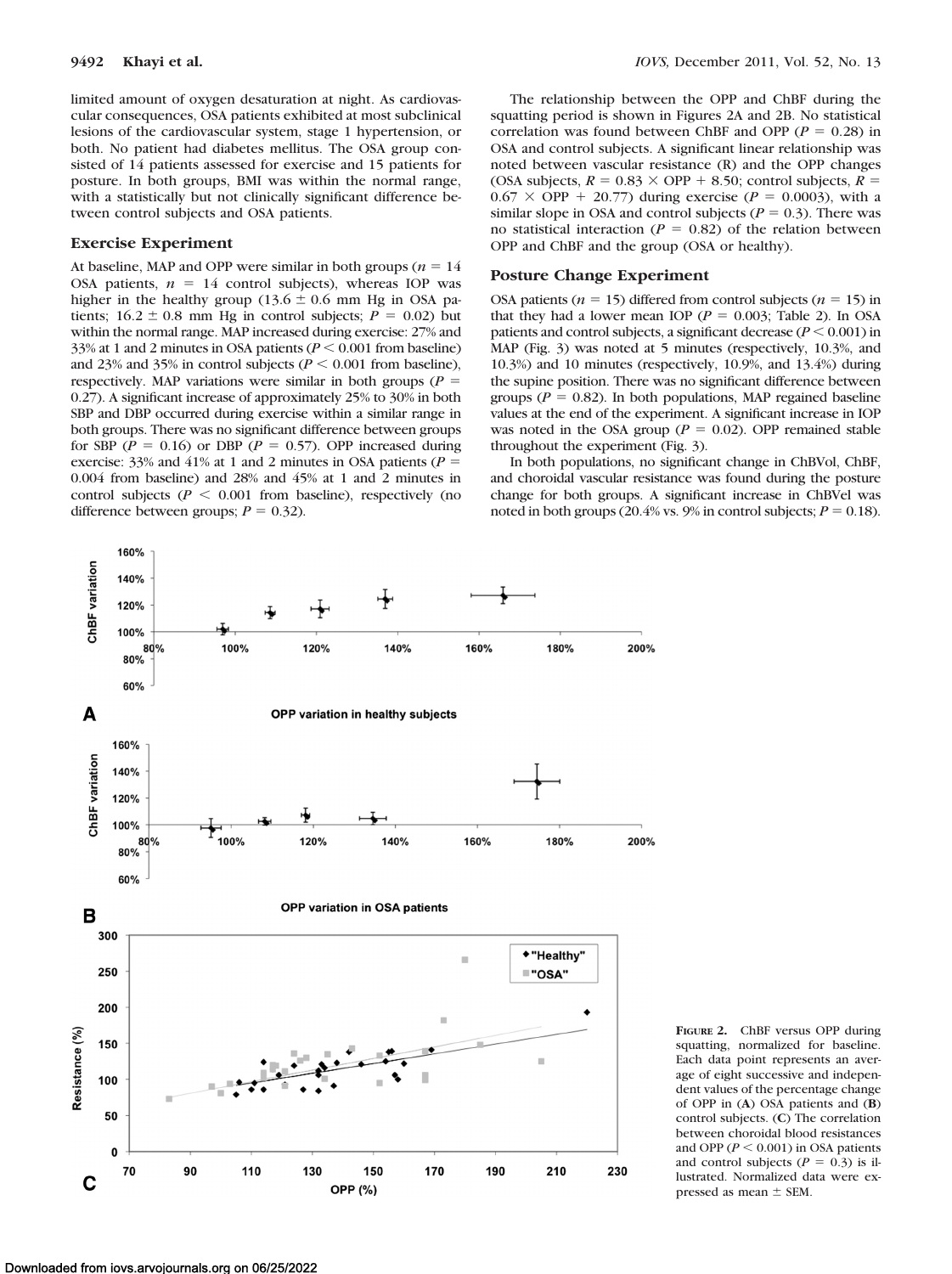| TABLE 2. Variation in ChBF Parameters during Posture Change in 15 OSA Patients and |  |  |  |  |  |
|------------------------------------------------------------------------------------|--|--|--|--|--|
| 15 Matched Subjects                                                                |  |  |  |  |  |

|            |                                               |                             | <b>Supine Position</b> |                                        |                                         |  |  |
|------------|-----------------------------------------------|-----------------------------|------------------------|----------------------------------------|-----------------------------------------|--|--|
|            | <b>Baseline</b> in<br><b>Sitting Position</b> | 5 Minutes                   | 10 Minutes             | Recovery in<br><b>Sitting Position</b> | $\boldsymbol{P}$<br>(all measurements)* |  |  |
| ChBVol     |                                               |                             |                        |                                        |                                         |  |  |
| Healthy    | $124 \pm 9$                                   | $122 \pm 10$                | $120 \pm 11$           | $132 \pm 13$                           | 0.34                                    |  |  |
| <b>OSA</b> | $135 \pm 14$                                  | $119 \pm 16$                | $113 \pm 11$           | $141 \pm 18$                           | 0.06                                    |  |  |
| ChBvel     |                                               |                             |                        |                                        |                                         |  |  |
| Healthy    | $2043 \pm 158$                                | $2173 \pm 174$              | $2271 \pm 198$         | $2033 \pm 164$                         | 0.016                                   |  |  |
| <b>OSA</b> | $2065 \pm 176$                                | $2445 \pm 218$              | $2452 \pm 241$         | $2074 \pm 170$                         | 0.001                                   |  |  |
| ChBF       |                                               |                             |                        |                                        |                                         |  |  |
| Healthy    | $239 \pm 20$                                  | $242 \pm 19$                | $248 \pm 22$           | $245 \pm 19$                           | 0.69                                    |  |  |
| <b>OSA</b> | $259 \pm 29$                                  | $262 \pm 31$                | $251 \pm 26$           | $267 \pm 32$                           | 0.85                                    |  |  |
| Resistance |                                               |                             |                        |                                        |                                         |  |  |
| Healthy    | $0.25 \pm 0.02$                               | $0.23 \pm 0.02$             | $0.23 \pm 0.03$        | $0.25 \pm 0.02$                        | 0.57                                    |  |  |
| <b>OSA</b> | $0.26 \pm 0.03$                               | $0.26 \pm 0.04$             | $0.26 \pm 0.03$        | $0.26 \pm 0.03$                        | 0.99                                    |  |  |
| OPP        |                                               |                             |                        |                                        |                                         |  |  |
| Healthy    | $53.3 \pm 2.1$                                | $51.8 \pm 1.8$              | $49.2 \pm 2.9$         | $55.2 \pm 2.2$                         | 0.23                                    |  |  |
| <b>OSA</b> | $56.5 \pm 1.8$                                | $55.5 \pm 2.0$              | $55.2 \pm 1.7$         | $59.3 \pm 1.6$                         | 0.13                                    |  |  |
| <b>IOP</b> |                                               |                             |                        |                                        |                                         |  |  |
| Healthy    | $16.9 \pm 0.8$                                | $18.1 \pm 1.0$              | $18.2 \pm 0.9$         | $17.3 \pm 0.7$                         | 0.41                                    |  |  |
| <b>OSA</b> | $13.9 \pm 0.6$                                | $16.0 \pm 0.8$ <sup>+</sup> | $15.7 \pm 0.7$         | $14.2 \pm 0.9$                         | 0.02                                    |  |  |
| <b>MAP</b> |                                               |                             |                        |                                        |                                         |  |  |
| Healthy    | $95.0 \pm 3.3$                                | $83.3 \pm 1.9$              | $80.2 \pm 3.3$         | $98.0 \pm 2.8$                         | < 0.001                                 |  |  |
| <b>OSA</b> | $95.1 \pm 2.2$                                | $85.0 \pm 2.1 \pm$          | $84.3 \pm 2.0$         | $99.4 \pm 1.7$                         | < 0.001                                 |  |  |

Data are expressed as mean  $\pm$  SEM. *P* values for LDF parameters are compared data for supine with sitting values.

\* *P* for all laser Doppler flowmeter (LDF) parameters.

 $\dagger P = 0.008$ , one-way repeated ANOVA.

 $\ddagger$  *P*  $\leq$  0.001, one-way repeated ANOVA.

 $\oint P = 0.002$ , one-way repeated ANOVA.

# **LDF Evaluation after nCPAP Treatment**

After 6 to 9 months of CPAP treatment, the significant relationship between choroidal vascular resistance and OPP increase  $(P < 0.0001$ , exercise experiment) was similar  $(P = 0.8)$  to that observed before treatment.

Reactivity to the change in posture showed a greater MAP decrease in OSA patients after CPAP than before CPAP  $(P = 0.04)$ :  $-18.8 \pm 1.6$  mm Hg at 10 minutes ( $-10.8 \pm 2.5$  mm Hg before CPAP). The LDF blood flow parameter changes (ChBF, ChVol, Ch-Vel) during the posture experiment after CPAP treatment were not statistically different from the variations obtained before treatment  $(P = 0.18, P = 0.98, P = 0.52$ , respectively).

#### **DISCUSSION**

This study showed for the first time that the response of subfoveal choroidal blood flow to isometric exercise and posture changes is not altered significantly in otherwise healthy OSA patients. We demonstrated that choroidal blood flow is appropriately regulated in OSA patients when OPP increases.



**FIGURE 3.** Variations in normalized flow parameters, IOP, MAP, and OPP in 15 OSA patients and 15 healthy matched subjects during a change in posture from the sitting to the supine position. Normalized data are expressed as mean  $\pm$  SEM. *P* value for LDF parameters comparing data during supine to sitting value:  $*P \le 0.001$ ;  $*P = 0.002$ ;  $\ddagger P = 0.008$ . BL, baseline.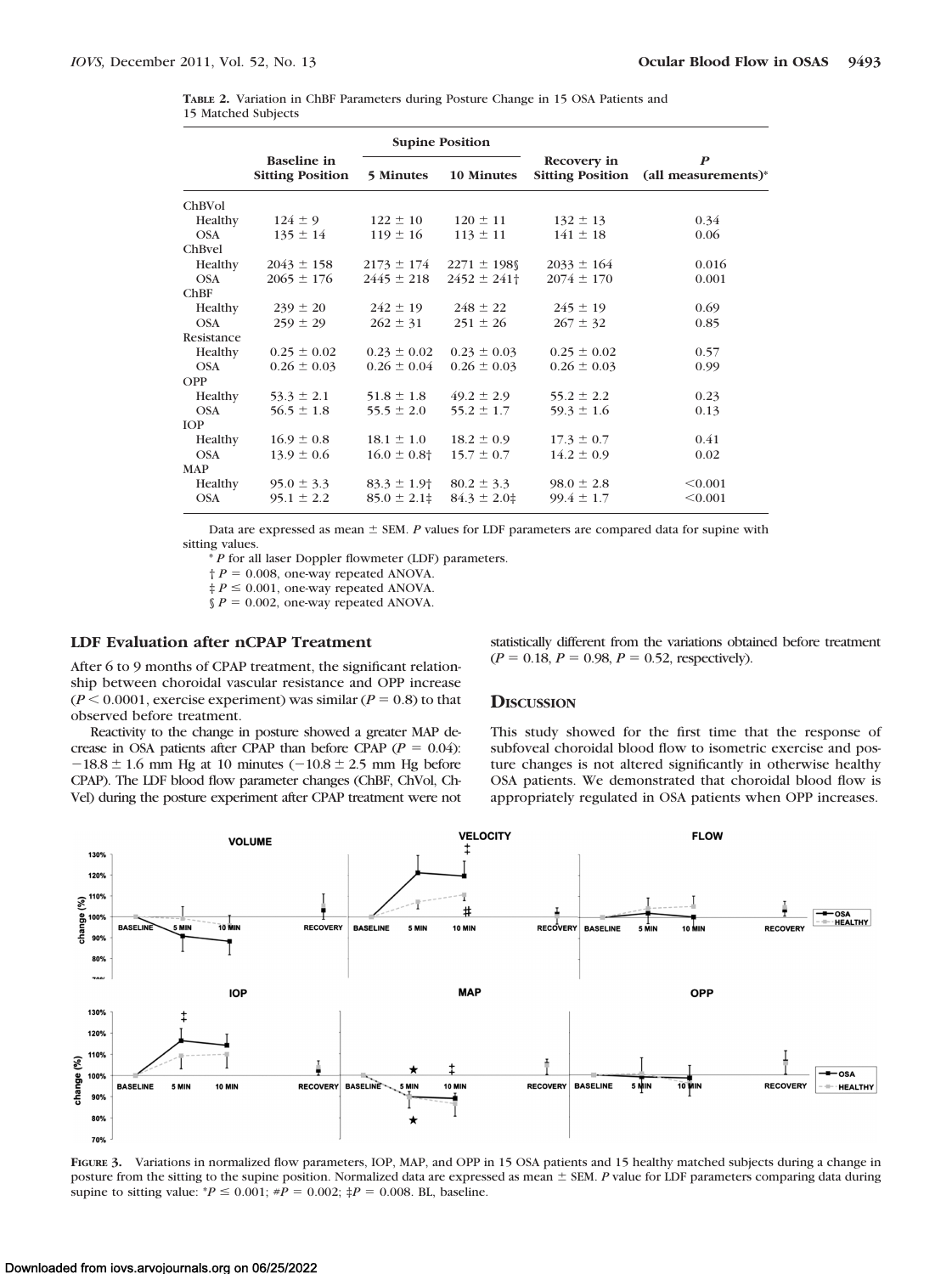Most vascular changes associated with OSA have been studied with regard to macrovasculature,  $33$  with demonstrations of abnormal vascular reactivity in cerebral $34$  and forearm circulation.<sup>33</sup> On the contrary, we previously reported that OSA without comorbidities does not alter the choroidal vascular response to  $O_2$  or  $CO_2$ .<sup>10</sup> These data did not preclude that vascular reactivity in OSA patients may be impaired for other stimuli, involving different mechanisms of local microvascular regulation. Vasoreactivity dependent mainly on the adrenergic system and myogenic properties has been previously described during isometric exercise, whereas the autonomic nervous system is the main factor for vascular regulation during posture changes.

Near-infrared LDF has already demonstrated its capability to quantify the response of subfoveal choroidal blood flow to various stimuli.<sup>32</sup> Because the LDF signal depends partly on the structural properties of the tissue measured, which was the submacular (subfoveal) choroid in this study, the absolute values of blood flow parameters in the two groups of patients at a given time cannot be compared. In contrast, comparisons of relative changes of blood flow parameters are appropriate when the subjects' values are normalized according to baseline values. The reproducibility of the measurements of this experiment was similar to that described previously with a similar  $LDF<sup>35</sup>$  (7.4%), with 9% sensitivity of blood flow measurements in OSA patients and 7% in control subjects, based on 11 subjects.

## **Vasoregulation during Exercise-Related Increase in OPP**

Recent studies showed that OSA may impair cardiovascular, ventilatory, and metabolic responses to exercise. Alteration of maximal oxygen consumption,<sup>36</sup> blunted heart rate response, and abnormal blood pressure (BP) profile $37,38$  are attributed primarily to chronic sympathetic activation. Isometric exercise was chosen in this experiment because it allows a rapid increase in BP,<sup>39</sup> irrespective of muscle mass. In OSA patients in the present study, MAP and OPP increased similarly to the increases observed in healthy humans, which contrasts with previous studies addressing maximal exercise capacity in obese severe OSA patients with comorbid conditions.<sup>37,38,40,41</sup> This discrepancy is consistent with the reported correlation between the severity of comorbid OSA and the increased blood pressure response to exercise.<sup>41</sup>

The OPP-ChBF relationship in our healthy control subjects confirmed previous studies showing that the choroid is capable of maintaining its perfusion level over a wide range of OPPs, up to 67% above the baseline levels.<sup>18,42,43</sup> For example, in these studies, a 60% to 70% increase in OPP resulted in a 12% to 15% increase in ChBF, similar to what we observed in OSA patients and their control subjects in this study.

The mechanism to maintain stable perfusion within the eye has been shown to be ocular vasoconstriction,  $44$  as suggested in this study by increased vascular resistance, which was comparable in the two groups studied. The adaptation of choroidal vascular resistance is achieved through the sympathetic nervous system by way of rich choroid innervation,  $1^{\overline{3},16}$  including a key role played by vasoconstrictive  $\alpha$ 1-receptor.<sup>45</sup> The short posterior ciliary arteries, with vascular branches to the choroid and the optic nerve, could also have participated in this regulation because they have  $\alpha$ 1 adrenoreceptor and 5-HT receptors<sup>46</sup> and exhibit a myogenic tone.<sup>47</sup> The release of vasoconstricting substances by the vascular endothelium,<sup>48</sup> including endothelin-1, also participated. Experiments in control subjects demonstrated the role of  $NO<sup>42,49</sup>$  and endothelin-1<sup>50</sup> in choroidal blood flow regulation during isometric exercise. Our patients exhibited a limited amount of desaturation and were

not obese. In these conditions, sympathetic activation and endothelin system stimulation were probably less pronounced.4 This might have accounted for our results.

#### **Posture**

The posture experiment induced different physiological changes, including  $IOP<sub>15152</sub>$  MAP, and OPP changes,<sup>31</sup> and then possible regulation at the level of the choroid or in the vascular system upstream from the eye. The moderate decrease in BP during the posture experiment was similar in the two groups of subjects (OSA patients and control subjects),  $53 \text{ sug-}$ gesting that baroreflex sensitivity was not grossly impaired in our OSA population. In our study including OSA patients with no comorbidities, chronic intermittent hypoxia remained the main stimulus, potentially inducing cardiovascular autonomic imbalance. The IOP increase after tilting to the supine position was significantly higher in the OSA group, with a small difference between the two groups  $(+15\% \text{ vs. } +7\%, \text{ respectively})$ and had little impact on OPP (because of the OPP formula, with a major contribution of BP). Consistent with previous studies, $31,51$  the increase in IOP caused by the posture change was correlated with the magnitude of tilting. We did not find a significant change in choroidal blood flow from the sitting to the supine position, whereas an increase in velocity occurred. This increase in velocity was compensated by a volume decrease, suggesting a choroid vasoconstriction. Our results are in accordance with those demonstrating a 6.3% decrease in choroidal blood flow (within the range of measurement sensitivity) in a healthy population during 30 minutes in the supine position.<sup>53</sup>

A buffering system located in the posterior ciliary arteries<sup>54</sup> or at the level of the internal and common carotid arteries eliminates most of the increase in OPP induced by tilting from the upright to the supine position.<sup>17</sup> One distinctive feature of our study was the rigorous screening for comorbidities that commonly accompany OSA (obesity, diabetes, coronary disease, and high blood pressure). Indeed our OSA population had carotid intima-media thicknesses and carotid-femoral pulse wave velocities similar to those of control subjects, suggesting that the carotids of our OSA patients were not extensively impaired<sup>55,56</sup> and permitted physiological vasoregulation. This regulation was also maintained after CPAP treatment. Finally, this posture experiment suggested that mechanisms of ocular blood flow at the site of the carotid and ciliary arteries or within the eye are maintained in otherwise healthy OSA patients.

In conclusion, abnormal macrovascular reactivity is admitted in OSA and can secondarily lead to chronic cardiovascular disease. Our results showed that choroidal vascular responses to changes in both blood pressure (isometric exercise) and posture were similar in otherwise healthy OSA patients and healthy control subjects. In the absence of comorbidities associated with OSA, our results strongly suggest that the regulation of ocular blood flow, which partially depends on the orthosympathetic and parasympathetic systems, is not altered in the early course of OSA.

#### *Acknowledgments*

The authors thank Nathalie Arnol (INSERM U 1042 and Agiradom, Grenoble, France) for statistical analysis.

#### *References*

- 1. Punjabi NM. The epidemiology of adult obstructive sleep apnea. *Proc Am Thorac Soc.* 2008;5:136 –143.
- 2. Caples SM, Garcia-Touchard A, Somers VK. Sleep-disordered breathing and cardiovascular risk. *Sleep.* 2007;30:291–303.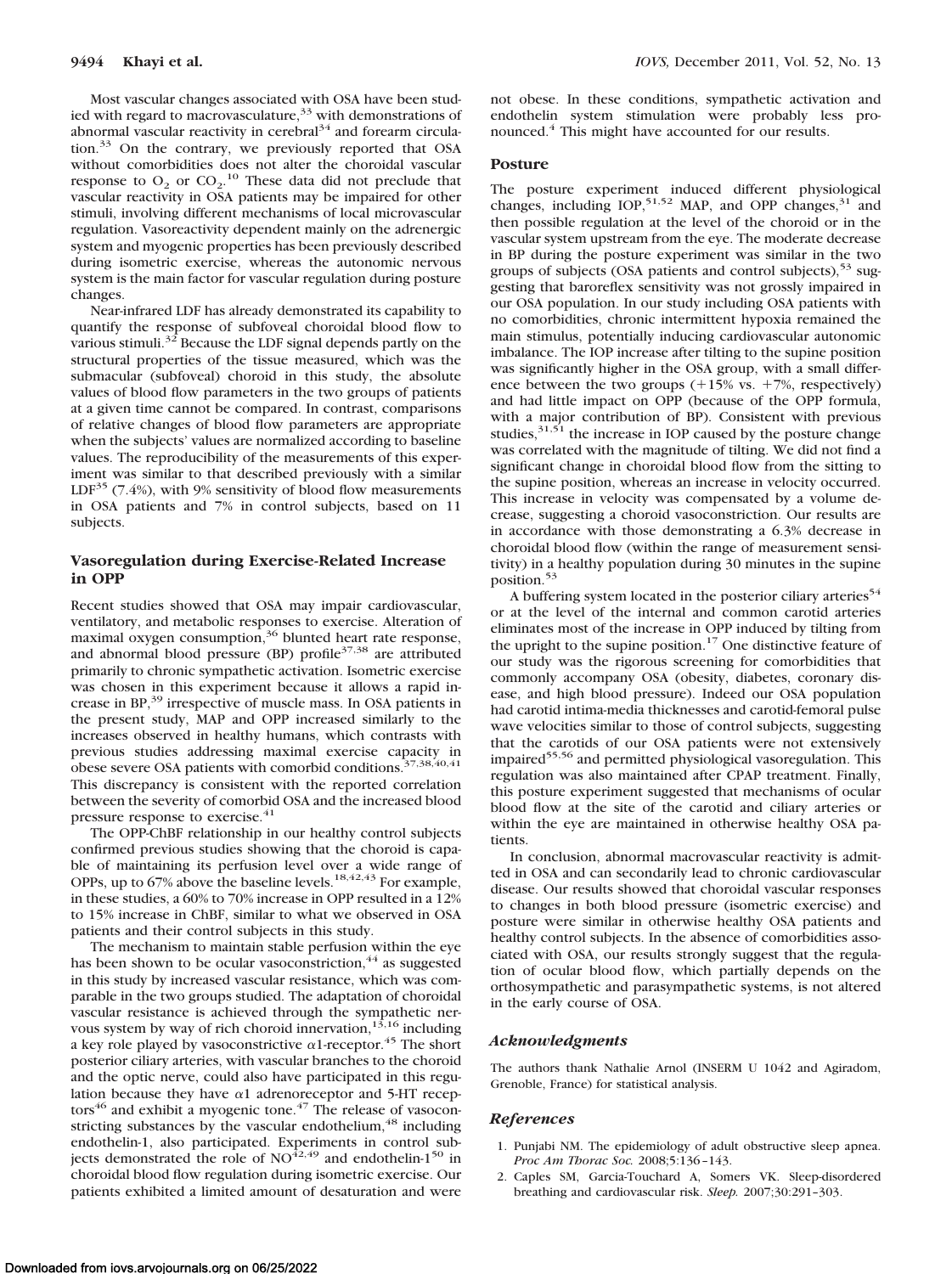- 3. Levy P, Pepin JL, Arnaud C, Baguet JP, Dematteis M, Mach F. Obstructive sleep apnea and atherosclerosis. *Prog Cardiovasc Dis.* 2009;51:400 – 410.
- 4. Arnaud C, Dematteis M, Pepin JL, Baguet JP, Levy P. Obstructive sleep apnea, immuno-inflammation, and atherosclerosis. *Semin Immunopathol.* 2009;31:113–125.
- 5. Fletcher EC. Sympathetic over activity in the etiology of hypertension of obstructive sleep apnea. *Sleep.* 2003;26:15–19.
- 6. Tamisier R, Pepin JL, Remy J, et al. 14 nights of intermittent hypoxia elevate daytime blood pressure and sympathetic activity in healthy humans. *Eur Respir J* 37:119 –128.
- 7. Palombi K, Renard E, Levy P, et al. Non-arteritic anterior ischaemic optic neuropathy is nearly systematically associated with obstructive sleep apnoea. *Br J Ophthalmol.* 2006;90:879 – 882.
- 8. Kloos P, Laube I, Thoelen A. Obstructive sleep apnea in patients with central serous chorioretinopathy. *Graefes Arch Clin Exp Ophthalmol.* 2008;246:1225–1228.
- 9. Mojon DS, Hess CW, Goldblum D, Bohnke M, Korner F, Mathis J. Primary open-angle glaucoma is associated with sleep apnea syndrome. *Ophthalmologica.* 2000;214:115–118.
- 10. Tonini M, Khayi H, Pepin JL, et al. Choroidal blood-flow responses to hyperoxia and hypercapnia in men with obstructive sleep apnea. *Sleep.* 2010;33:811– 818.
- 11. Bayerle-Eder M, Wolzt M, Polska E, et al. Hypercapnia-induced cerebral and ocular vasodilation is not altered by glibenclamide in humans. *Am J Physiol Regul Integr Comp Physiol.* 2000;278: R1667–R1673.
- 12. Schmetterer L, Findl O, Strenn K, et al. Role of NO in the  $O<sub>2</sub>$  and CO<sub>2</sub> responsiveness of cerebral and ocular circulation in humans. *Am J Physiol.* 1997;273:R2005–1.
- 13. Alm A. The effect of sympathetic stimulation on blood flow through t,e uvea, retina and optic nerve in monkeys (*Macacca irus*). *Exp Eye Res.* 1977;25:19 –24.
- 14. Alm A, Bill A. The effect of stimulation of the cervical sympathetic chain on retinal oxygen tension and on uveal, retinal and cerebral blood flow in cats. *Acta Physiol Scand.* 1973;88:84 –94.
- 15. Delaey C, Van De Voorde J. Regulatory mechanisms in the retinal and choroidal circulation. *Ophthalmic Res.* 2000;32:249 –256.
- 16. Jablonski MM, Iannaccone A, Reynolds DH, et al. Age-related decline in VIP-positive parasympathetic nerve fibers in the human submacular choroid. *Invest Ophthalmol Vis Sci.* 2007;48:479 – 485.
- 17. Savin E, Bailliart O, Checoury A, Bonnin P, Grossin C, Martineaud JP. Influence of posture on middle cerebral artery mean flow velocity in humans. *Eur J Appl Physiol Occup Physiol.* 1995;71: 161–165.
- 18. Riva CE, Titze P, Hero M, Movaffaghy A, Petrig BL. Choroidal blood flow during isometric exercises. *Invest Ophthalmol Vis Sci.* 1997; 38:2338 –2343.
- 19. Wimpissinger B, Resch H, Berisha F, Weigert G, Schmetterer L, Polak K. Response of choroidal blood flow to carbogen breathing in smokers and non-smokers. *Br J Ophthalmol.* 2004;88:776 –781.
- 20. Pournaras CJ, Logean E, Riva CE, et al. Regulation of subfoveal choroidal blood flow in age-related macular degeneration. *Invest Ophthalmol Vis Sci.* 2006;47:1581–1586.
- 21. Tittl M, Maar N, Polska E, Weigert G, Stur M, Schmetterer L. Choroidal hemodynamic changes during isometric exercise in patients with inactive central serous chorioretinopathy. *Invest Ophthalmol Vis Sci.* 2005;46:4717– 4721.
- 22. Emre M, Orgul S, Gugleta K, Flammer J. Ocular blood flow alteration in glaucoma is related to systemic vascular dysregulation. *Br J Ophthalmol.* 2004;88:662– 666.
- 23. Williams BI, Gordon D, Peart WS. Abnormal variability of intraocular pressure and systemic arterial blood pressure in diabetes, hypertension, and retinal venous occlusion. *Lancet.* 1981;2:1255– 1257.
- 24. Imadojemu VA, Gleeson K, Quraishi SA, Kunselman AR, Sinoway LI, Leuenberger UA. Impaired vasodilator responses in obstructive sleep apnea are improved with continuous positive airway pressure therapy. *Am J Respir Crit Care Med.* 2002;165:950 –953.
- 25. Gay P, Weaver T, Loube D, Iber C. Evaluation of positive airway pressure treatment for sleep related breathing disorders in adults. *Sleep.* 2006;29:381– 401.
- 26. Sleep-related breathing disorders in adults: recommendations for syndrome definition and measurement techniques in clinical research. The Report of an American Academy of Sleep Medicine Task Force. *Sleep* 1999;22:667– 689.
- 27. Baguet JP, Levy P, Barone-Rochette G, et al. Masked hypertension in obstructive sleep apnea syndrome. *J Hypertens.* 2008;26:885– 892.
- 28. Mallion JM, Baguet JP, Siche JP, Tremel F, De Gaudemaris R. Clinical value of ambulatory blood pressure monitoring. *J Hypertens.* 1999;17:585–595.
- 29. Baguet JP, Mallion JM, Moreau-Gaudry A, Noirclerc M, Peoc'h M, Siche JP. Relationships between cardiovascular remodelling and the pulse pressure in never treated hypertension. *J Hum Hypertens.* 2000;14:23–30.
- 30. Geiser MH, Riva CE, Diermann U. [Measuring choroid blood flow with a new confocal laser Doppler device]. *Klin Monbl Augenheilkd.* 1999;214:285–287.
- 31. Longo A, Geiser MH, Riva CE. Posture changes and subfoveal choroidal blood flow. *Invest Ophthalmol Vis Sci.* 2004;45:546 – 551.
- 32. Riva CE, Geiser M, Petrig BL. Ocular blood flow assessment using continuous laser Doppler flowmetry. *Acta Ophthalmol.* 2009;88: 622– 628.
- 33. Kato M, Roberts-Thomson P, Phillips BG, et al. Impairment of endothelium-dependent vasodilation of resistance vessels in patients with obstructive sleep apnea. *Circulation.* 2000;102:2607– 2610.
- 34. Urbano F, Roux F, Schindler J, Mohsenin V. Impaired cerebral autoregulation in obstructive sleep apnea. *J Appl Physiol.* 2008; 105:1852–1857.
- 35. Geiser MH, Riva CE, Dorner GT, Diermann U, Luksch A, Schmetterer L. Response of choroidal blood flow in the foveal region to hyperoxia and hyperoxia-hypercapnia. *Curr Eye Res.* 2000;21: 669 – 676.
- 36. Lin CC, Hsieh WY, Chou CS, Liaw SF. Cardiopulmonary exercise testing in obstructive sleep apnea syndrome. *Respir Physiol Neurobiol.* 2006;150:27–34.
- 37. Grote L, Hedner J, Peter JH. The heart rate response to exercise is blunted in patients with sleep-related breathing disorder. *Cardiology.* 2004;102:93–99.
- 38. Hargens TA, Guill SG, Zedalis D, Gregg JM, Nickols-Richardson SM, Herbert WG. Attenuated heart rate recovery following exercise testing in overweight young men with untreated obstructive sleep apnea. *Sleep.* 2008;31:104 –110.
- 39. Castejon H, Chiquet C, Savy O, et al. Effect of acute increase in blood pressure on intraocular pressure in pigs and humans. *Invest Ophthalmol Vis Sci.* 2010;51:1599 –1605.
- 40. Maeder MT, Munzer T, Rickli H, et al. Association between heart rate recovery and severity of obstructive sleep apnea syndrome. *Sleep Med.* 2008;9:753–761.
- 41. Przybylowski T, Bielicki P, Kumor M, et al. Exercise capacity in patients with obstructive sleep apnea syndrome. *J Physiol Pharmacol.* 2007;58 Suppl 5:563–574.
- 42. Luksch A, Polska E, Imhof A, et al. Role of NO in choroidal blood flow regulation during isometric exercise in healthy humans. *Invest Ophthalmol Vis Sci.* 2003;44:734 –739.
- 43. Polska E, Polak K, Luksch A, et al. Twelve hour reproducibility of choroidal blood flow parameters in control subjects. *Br J Ophthalmol.* 2004;88:533–537.
- 44. Morgan AJ, Hosking SL. Non-invasive vascular impedance measures demonstrate ocular vasoconstriction during isometric exercise. *Br J Ophthalmol.* 2007;91:385–390.
- 45. Steinle JJ, Krizsan-Agbas D, Smith PG. Regional regulation of choroidal blood flow by autonomic innervation in the rat. *Am J Physiol Regul Integr Comp Physiol.* 2000;279:R202–R209.
- 46. Ohkubo H, Chiba S. Vascular reactivities of isolated and perfused human ciliary arteries. *Jpn J Ophthalmol*. 1988;32:450 - 456.
- 47. Nyborg NC, Nielsen PJ. The level of spontaneous myogenic tone in isolated human posterior ciliary arteries decreases with age. *Exp Eye Res.* 1990;51:711–715.
- 48. Haefliger IO, Meyer P, Flammer J, Luscher TF. The vascular endothelium as a regulator of the ocular circulation: a new concept in ophthalmology? *Surv Ophthalmol.* 1994;39:123–132.